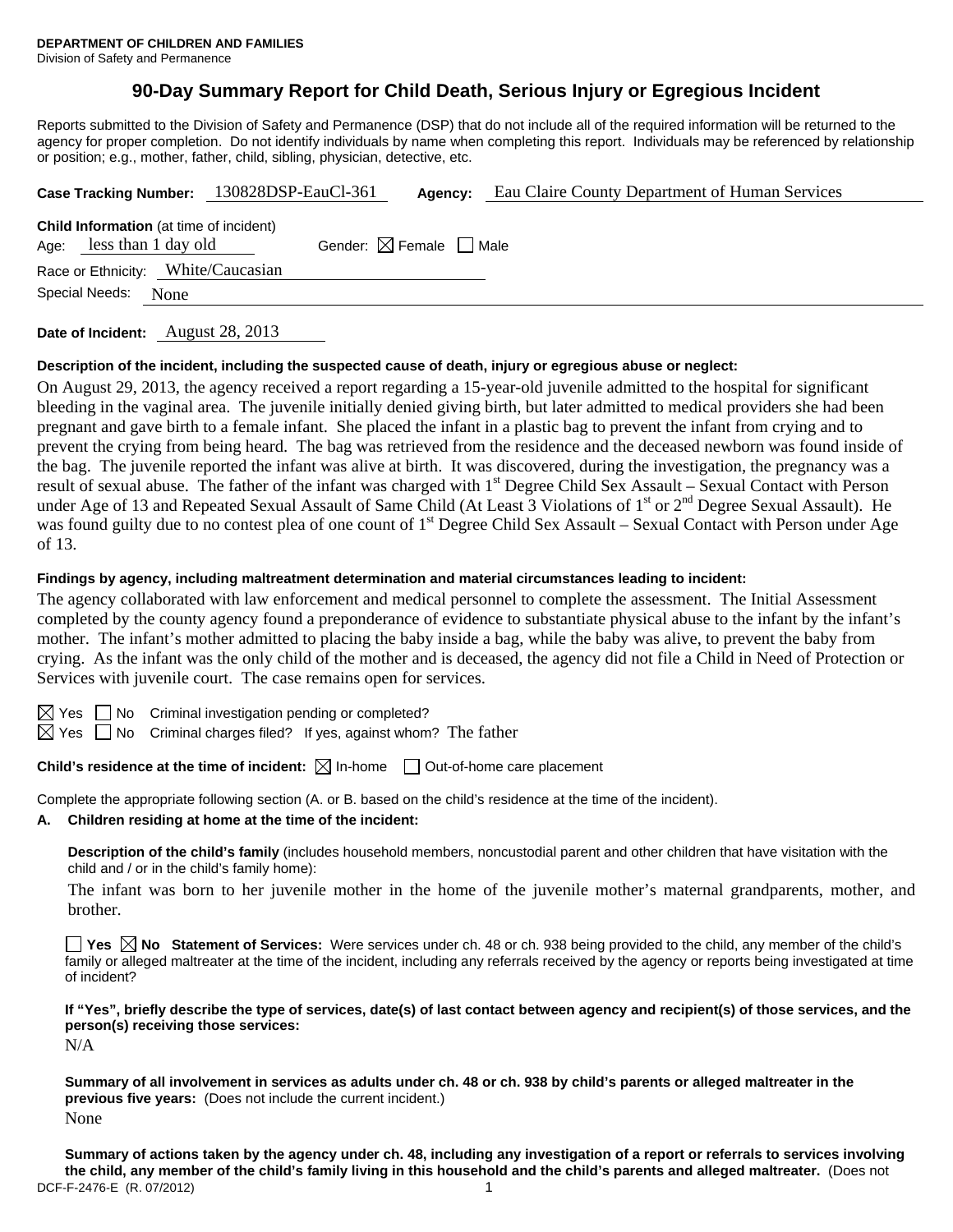include the current incident.)

(Note: Screened out reports listed in this section may include only the date of the report, screening decision, and if a referral to services occurred at Access. Reports that do not constitute a reasonable suspicion of maltreatment or a reason to believe that the child is threatened with harm are not required to be screened in for an initial assessment, and no further action is required by the agency.) On November 5, 2004, the agency screened in and assessed an allegation of neglect of two children by the father of the infant and his wife. The agency found insufficient evidence to substantiate the allegation.

On February 25, 2005, the agency screened in and assessed an allegation of sexual abuse of two children by the father of the infant. The agency found insufficient evidence to substantiate the allegations.

On March 3, 2005, the agency screened and assessed an allegation of sexual abuse of a child by the father of the infant. The agency found insufficient evidence to substantiate the allegation.

On March 3, 2005, the agency screened-out a CPS report.

On June 27, 2005, the agency screened-out a CPS report.

On November 9, 2007, the agency screened-out a CPS report.

On November 18, 2007, the agency screened-out a CPS report.

On February 6, 2009, the agency screened-out a CPS report.

On February 24, 2009, a CPS report was screened out for Initial Assessment.

On April 23, 2009, the agency screened-out a CPS report.

On June 3, 2009, the agency screened-out a CPS report.

On August 29, 2013, an allegation of sexual abuse of a child by the father of the infant was screened in for Initial Assessment. The agency found a preponderance of evidence to substantiate the allegation. A Child in Need of Protection or Services petition was filed with juvenile court.

On October 23, 2013, an allegation of physical abuse to a child by the father of the infant was screened in for Initial Assessment. The Initial Assessment is currently ongoing and has not yet been completed

### **Summary of any investigation involving the child, any member of the child's family and alleged maltreater conducted under ch. 48 or ch. 938 and any services provided to the child and child's family since the date of the incident:**

The agency screened in and assessed the allegations of physical abuse to infant by the infant's mother. The Initial Assessment completed by the agency found a preponderance of evidence to substantiate physical abuse to the infant by the infant's mother. As the infant was the only child of the mother and is deceased, the agency did not file a Child in Need of Protection or Services with juvenile court. The case remains open for services.

On August 29, 2013, the agency screened in and assessed allegations of sexual abuse to a child by the infant's father. The Initial Assessment completed by the agency found a preponderance of evidence to substantiate sexual abuse to a child by the infant's father. A Child in Need of Protection or Services petition was filed with juvenile court and the case remains open for ongoing case management services.

On October 23, 2013, an allegation of physical abuse to a child by the father of the infant was screened in. The Initial Assessment is currently ongoing and not complete.

#### **B. Children residing in out-of-home (OHC) placement at time of incident:**

**Description of the OHC placement and basis for decision to place child there:** N/A

# **Description of all other persons residing in the OHC placement home:**

N/A

**Licensing history:** Including type of license, duration of license, summary of any violations by licensee or an employee of licensee that constitutes a substantial failure to protect and promote the welfare of the child. N/A

| Summary of any actions taken by agency in response to the incident: (Check all that apply.) |  |
|---------------------------------------------------------------------------------------------|--|
|---------------------------------------------------------------------------------------------|--|

| Screening of Access report          |   | Attempted or successful reunification    |
|-------------------------------------|---|------------------------------------------|
| Protective plan implemented         | M | Referral to services                     |
| Initial assessment conducted        | M | Transportation assistance                |
| Safety plan implemented             | M | Collaboration with law enforcement       |
| Temporary physical custody of child | M | Collaboration with medical professionals |
|                                     |   |                                          |